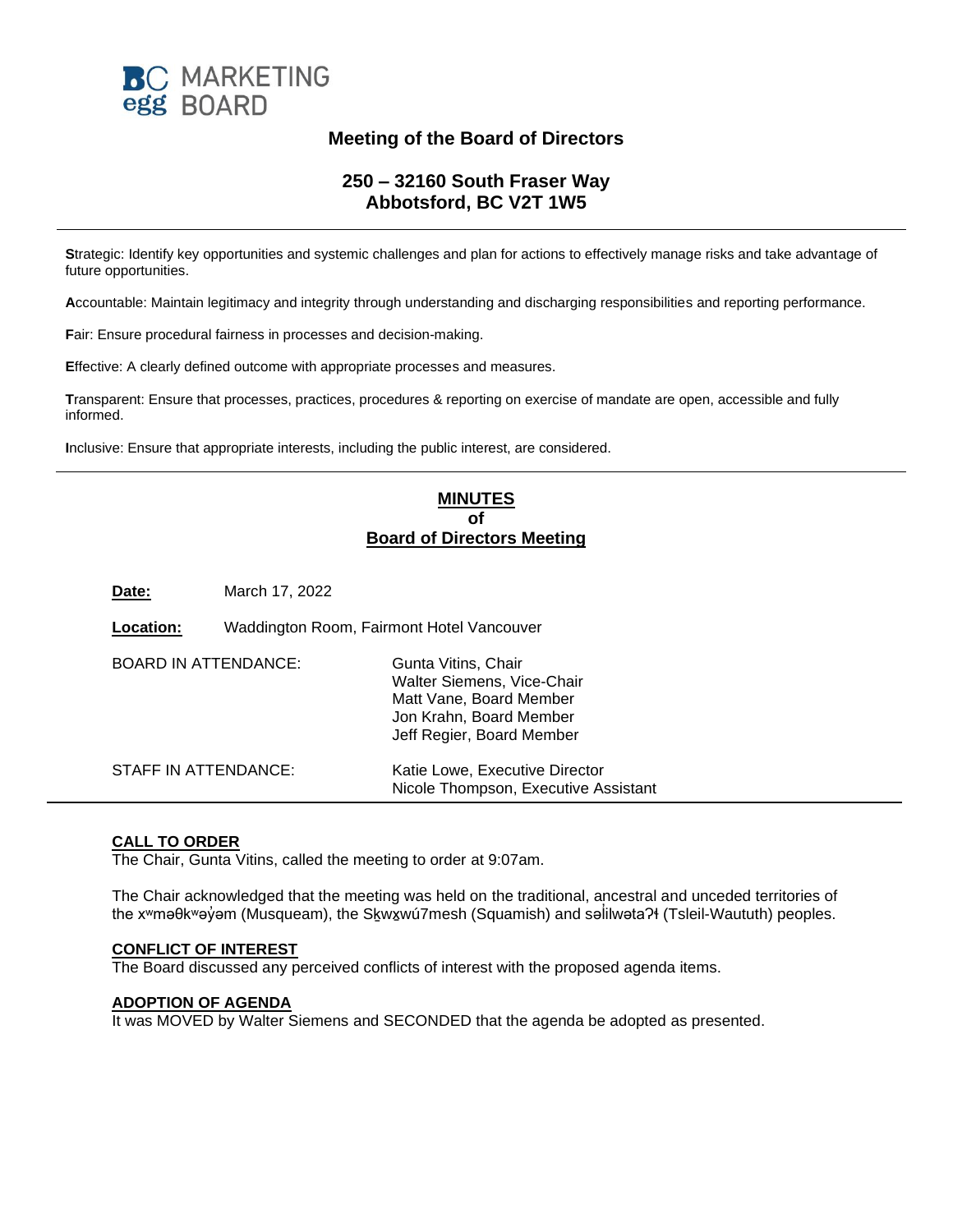#### **1.0 COMMITTEE ELECTION**

1.1 Audit and Finance Committee

The Board appointed **as a producer member of the Audit & Finance Committee.** 

#### 1.2 Egg Industry Advisory Committee

The Board reappointed **as the chair of the Egg Industry Advisory Committee.** 

The Board appointed as a processor member of the Egg Industry Advisory Committee.

The Board appointed **as a state as a producer member of the Egg Industry Advisory** Committee.

1.3 Production Management Committee

The Board appointed **and as producer members of the Production** Management Committee.

#### **2.0 BOARD POSITION ELECTION**

2.1 Vice Chair Position

The Board appointed Walter Siemens for the position of Vice Chair.

2.2 EFC Representative

The Board appointed Walter Siemens for the position of EFC Representative.

- 2.3 EFC Alternative The Board appointed Matt Vane for the position of EFC Alternative.
- 2.4 EFC FPA Delegate The Board appointed Walter Siemens for the position of EFC FPA Delegate.
- 2.5 EFC FPA Alternative The Board appointed Matt Vane for the position of EFC FPA Alternative.

2.6 BCPA Representative The Board appointed Matt Vane for the position of BCPA Representative.

2.7 COMB/COGA Representative The Board appointed Jon Krahn for the position of COMB/COGA Representative.

2.8 CAF Representative The Board appointed Jeff Regier for the position of CAF Representative.

2.9 PARP Representative The Board appointed Jeff Regier for the position of PARP Representative.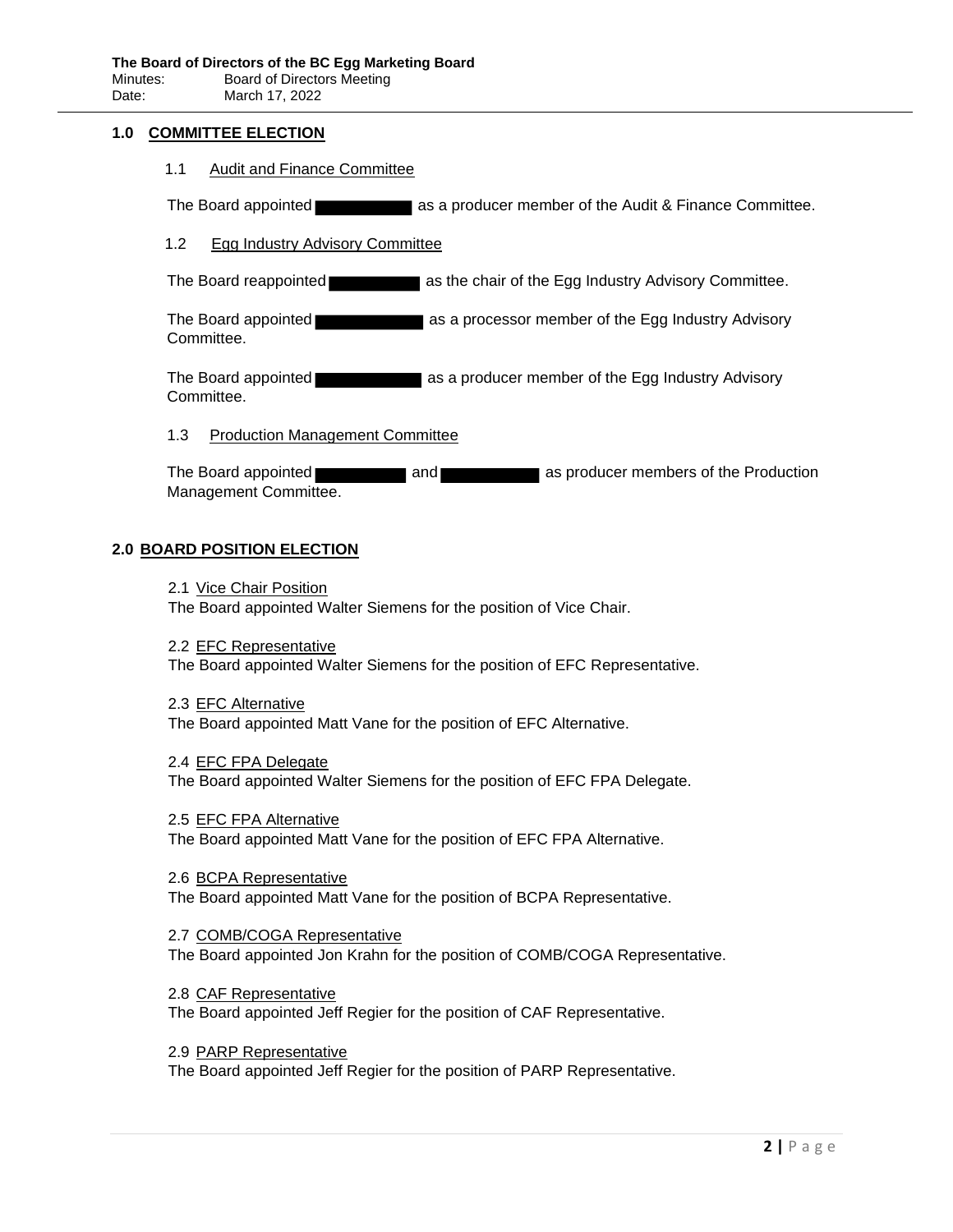2.10 Secretary Position

The Board appointed Jeff Regier for the position of Secretary.

2.11 PMC Chair

The Board appointed Matt Vane for the position of PMC Chair.

2.12 Audit & Finance Chair

The Board appointed Jeff Regier for the position of Audit & Finance Chair.

2.13 MarComm Chair

The Board appointed Jon Krahn for the position of MarComm Chair.

2.14 Regional Delegates- Lower Mainland The Board appointed Walter Siemens and Jon Krahn for the positions of Regional Delegates – Lower Mainland.

2.15 Regional Delegate- Vancouver Island The Board appointed Jeff Regier for the position of Regional Delegate – Vancouver Island.

2.16 Regional Delegate- Interior The Board appointed Matt Vane for the position of Regional Delegate – Interior.

#### **3.0 DESTRUCTION OF BALLOTS**

**R22-031** It was MOVED by Jon Krahn and SECONDED

THAT the Board of Directors approve to destroy the ballots.

CARRIED

## **4.0 EFC CALL FOR NOMINATIONS**

The Board would like to nominate Walter Siemens to the Budget and Marketing Committees.

The Board would like to nominate Matt Vane for an Industry non director position on the PMC.

#### **5.0 OTHER BUSINESS**

The Board discussed the agendas for the upcoming EPA and grader meeting.

## **ADJOURNMENT**

The meeting was adjourned at 10:30am.

 $\overline{\mathcal{C}}$  , we can also the set of  $\overline{\mathcal{C}}$ 

Board Chair